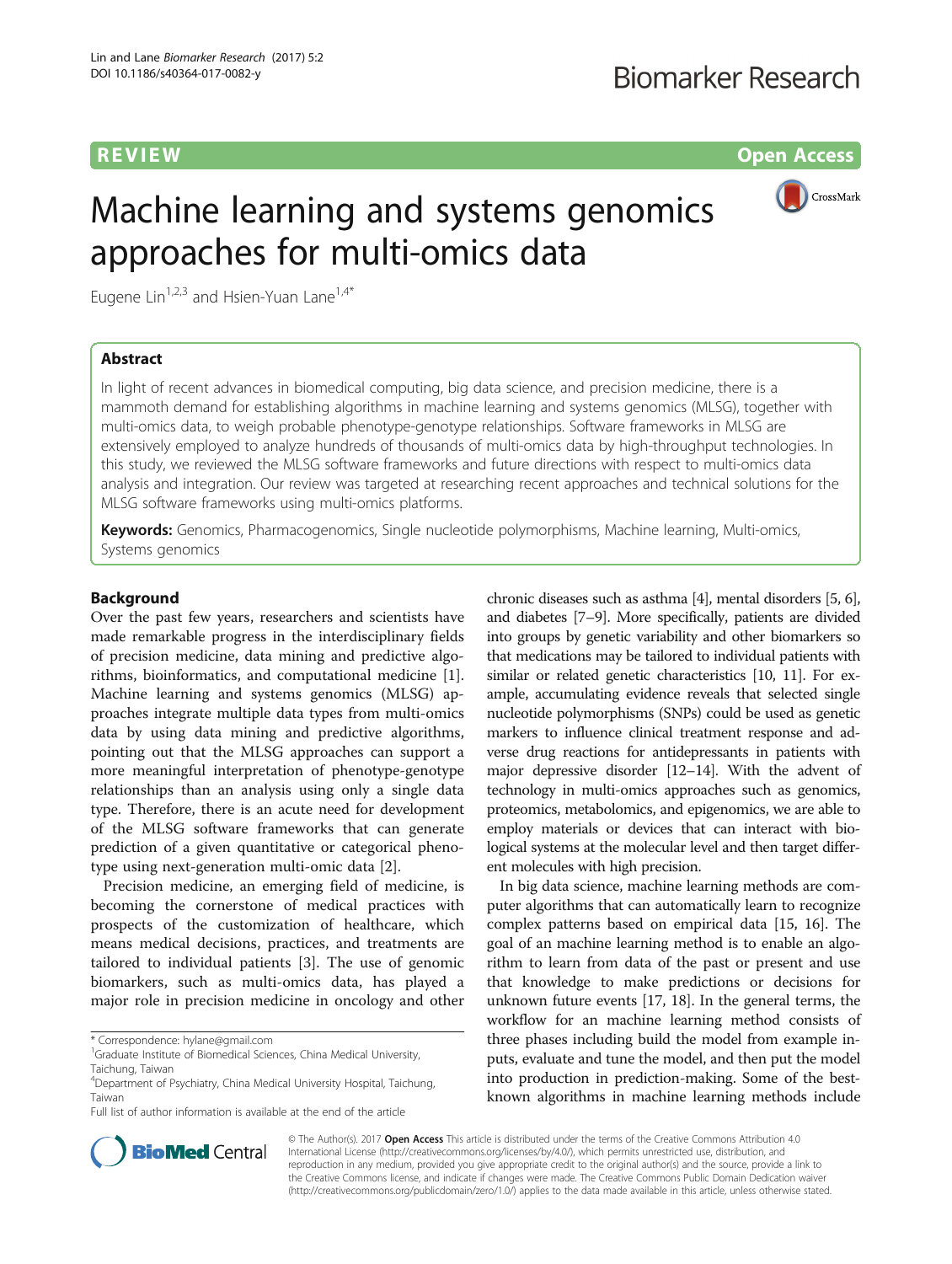naive Bayes [[19](#page-4-0)], C4.5 decision tree [[20](#page-5-0)], artificial neural networks (ANNs) [\[21](#page-5-0)–[23](#page-5-0)], support vector machine (SVM) [[24](#page-5-0)], k-Means [[25](#page-5-0)], k-nearest neighbors (kNN) [[26](#page-5-0)], and regression [\[27, 28](#page-5-0)]. There were some key emerging diagnostics studies for various diseases and treatments of significance for public health with consideration of machine learning methods, including applications in mental health [[29](#page-5-0)–[33\]](#page-5-0), cancer [[34](#page-5-0)–[38\]](#page-5-0), and pharmacogenetics [[39](#page-5-0)–[41\]](#page-5-0).

In this review, we surveyed the MLSG software frameworks that could enable definite assessment of the phenotype-genotype interplay status by using multi-omics platforms. The MLSG software frameworks encompass the model-based integration (MBI), concatenation-based integration (CBI), and transformation-based integration (TBI) approaches (Table 1). Furthermore, we investigated some potential data reduction and feature selection approaches that can be leveraged together with the MLSG software frameworks. Finally, we summarized the future perspectives with respect to the MLSG approaches.

# Model-based integration approach

First, we explored the MBI approach, which generates multiple models using different data types as training sets, and then generates a final model from the multiple models created during the training phase (Fig. [1](#page-2-0)). One advantage of the MBI approach is that this approach can merge predictive models from different data types and each data type can be assembled from a different set of patients with same phenotype [\[42\]](#page-5-0).

In order to identify interactions between different levels of genomic data associated with certain disease or phenotype (for example, survival in ovarian cancer), the MBI approach can integrate multi-omics data, including, but not limited to, miRNA, methylation, gene expression, and copy number variation data. The MBI approach can then conduct the final multi-dimensional model from a particular machine learning algorithm (for example, Bayesian networks) with variables from the best models of each individual genomic dataset. Next,

the MBI approach can compare the predictive power of the integration model with the one of the individual model from single level of genomic data to see whether the integration model can show the improvement. Finally, the MBI approach can obtain the best multi-dimensional model of all variables from multi-omics dimension as well as a balanced accuracy for the final model.

In the literature, the MBI approach encompasses the following computational frameworks for constructing a model: a majority voting approach [\[43\]](#page-5-0), an ensemble classifier approach [[44](#page-5-0)], and probabilistic causal networks [[45](#page-5-0)]. In addition, we can employ the Analysis Tool for Heritable and Environmental Network Associations methodology, which is a suite of analysis tools for integrating multi-omics data [\[46\]](#page-5-0).

# Probabilistic causal network framework

In order to integrate highly dissimilar types of data, we can leverage Bayesian networks that are one type of probabilistic causal networks [\[47](#page-5-0)]. Bayesian networks are directed acyclic graphs where the edges of the graph are represented by conditional probabilities, which define the distribution of states of each node given the state of its parents [\[47](#page-5-0)]. In Bayesian networks, each node characterizes a quantitative trait that can be a genomic factor (such as variation in DNA, gene expression, methylation, metabolite, and protein). These conditional probabilities represent not only relationships between genomic factors, but also the stochastic nature of these relationships. By assuming the observed data as a function of our prior belief, the Bayes formula is used to determine the likelihood of a Bayesian network model. Because the number of potential network structures grows super-exponentially with the number of nodes, it is infeasible to find the best model by an exhaustive search of all possible structures. Therefore, we can utilize Monte Carlo Markov Chain simulation [[48](#page-5-0)] to pinpoint probably a huge amount of different plausible Bayesian networks, which are then integrated to accomplish a consensus network model. In the beginning, there

Table 1 Summary, strength, and limitation of each method of machine learning and systems genomics (MLSG) software frameworks

| Software framework                        | Summary                                                                                                                                                                                                                | Strength                                                                                                                                                                   | Limitation                                                        |
|-------------------------------------------|------------------------------------------------------------------------------------------------------------------------------------------------------------------------------------------------------------------------|----------------------------------------------------------------------------------------------------------------------------------------------------------------------------|-------------------------------------------------------------------|
| Model-based<br>integration (MBI)          | Multiple predictive models are generated<br>by using various multi-omics data types;<br>then a final predictive model is generated<br>by using the multiple models.                                                    | Predictive models can be consolidated from<br>various multi-omics data types, and each data<br>type can be gathered from a various set of<br>patients with same phenotype. | It may be challenging to avoid<br>overfitting.                    |
| Concatenation-based<br>integration (CBI)  | Multiple data matrices of different<br>multi-omics data types are incorporated<br>into a large input matrix; then a predictive<br>model is generated by using the large<br>input matrix.                               | It is fairly easy to leverage various machine<br>learning methods for analyzing continuous<br>or categorical data once a large input matrix<br>is formed.                  | It may be challenging to<br>combine a large input matrix.         |
| Transformation-based<br>integration (TBI) | Datasets for various multi-omics data types<br>are first converted into intermediate forms.<br>which are united into a large input matrix;<br>then a predictive model is generated by<br>using the large input matrix. | Unique variables such as patient identifiers<br>can be used to link multi-omics data types<br>and integrate a variety of continuous or<br>categorical data values.         | It may be challenging to<br>transform into intermediate<br>forms. |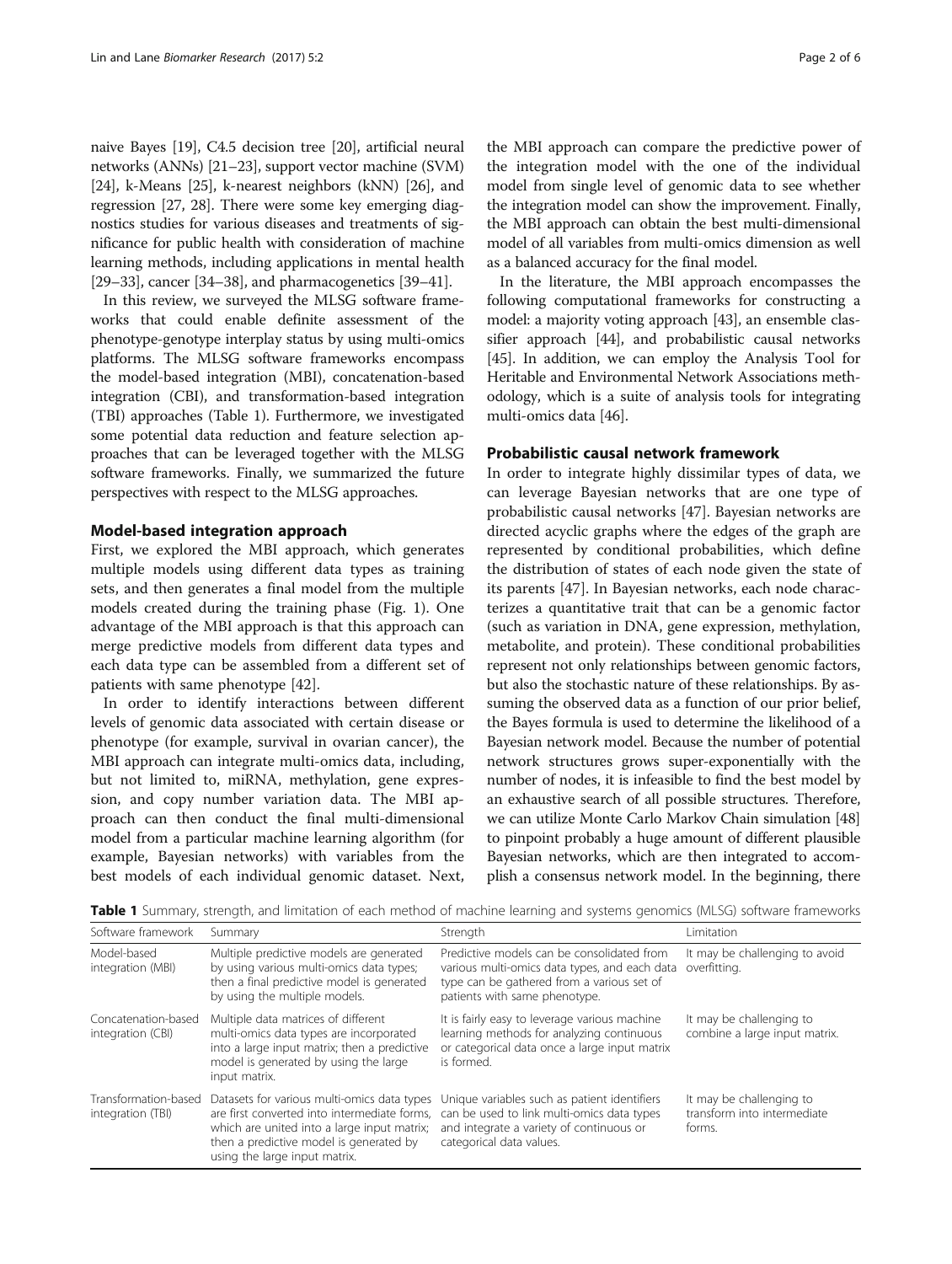<span id="page-2-0"></span>

is a null network. Then, slight arbitrary changes are made to the network by flipping, adding, or deleting individual edges. Ultimately, accepting those changes will lead to an overall improvement by fitting the network to the data. In order to avoid over-fitting owing to the addition of new parameters, the Bayesian information criterion score [[49](#page-5-0)] can be employed to assess whether a change improves the network model.

# Ensemble classifier framework

In order to reduce the variance caused by the distinctiveness of a single genomic factor, Shen and Chou employed ensemble classifier models to integrate multiple classifiers, where each of those classifiers was based on individual genomic factor [[50\]](#page-5-0). Thus, ensemble classifier models were able to obtain a more concrete concept in classification than a single classifier. The final output of the ensemble classifier model was the weighted fusion of the outputs generated by the individual basic classifiers. The weighted factor was assigned with the value of the success rate obtained by the individual basic classifier. Here, Shen and Chou adopted the optimized evidence-theoretic K-nearest-neighbors algorithm for the basic classifier [\[50](#page-5-0)].

### Concatenation-based integration approach

Second, we investigated the CBI approach, which combines multiple data matrices for each dataset into one large input matrix before constructing a model (Fig. 2).



One advantage of the CBI approach is that, after we determine how to combine all of the variables into one matrix, it is relatively simple to employ a variety of machine learning methods for analyzing continuous or categorical data [[42\]](#page-5-0).

In the literature, the CBI approach encompasses the following computational frameworks for constructing a model: Bayesian networks [[51\]](#page-5-0), multivariate Cox LASSO models [[52\]](#page-5-0), grammatical evolution neural networks [[53\]](#page-5-0), iCluster [[54](#page-5-0)], Bayesian correlated clustering [\[55](#page-5-0)], and Bayesian consensus clustering [[56\]](#page-5-0). In addition, We can consider some of the best-known machine learning algorithms including naive Bayes [\[19](#page-4-0)], C4.5 decision tree [[20\]](#page-5-0), ANNs [\[21](#page-5-0)–[23\]](#page-5-0), SVM [\[24\]](#page-5-0), k-Means [\[25\]](#page-5-0), kNN [\[26](#page-5-0)], and regression [[27](#page-5-0), [28](#page-5-0)]. Depending on the number of variables in the data matrix, we can also employ data reduction and feature selection methods as described below.

In order to assess response to cancer therapeutics such as gemcitabine, Fridley et al. employed a Bayesian integrative model, which combines the ideas of Bayesian pathway analysis with Bayesian variable selection using stochastic search variable selection [\[51\]](#page-5-0). They employed two various high-throughput multi-omics datasets, such as mRNA expression and SNPs data, which were integrated into one large input matrix [[51\]](#page-5-0). Fridley et al. reported that the Bayesian integrative model had greater sensitivity to detect genomic effects in the drug gemcitabine, as compared to the traditional single data type analysis [[51\]](#page-5-0).

Furthermore, instead of a single data type, Shen et al. implemented the iCluster framework to carry out cancer subtype discovery in glioblastoma using three multi-omics data types such as copy number data, mRNA expression data, and methylation data [\[54](#page-5-0)]. The iCluster framework is a CBI method that can simultaneously accomplish both data integration and dimension reduction to combine multi-omics data into one large input matrix [[54\]](#page-5-0). Shen et al. revealed three distinct integrated tumor subtypes by using iCluster and multiomics data [[54\]](#page-5-0).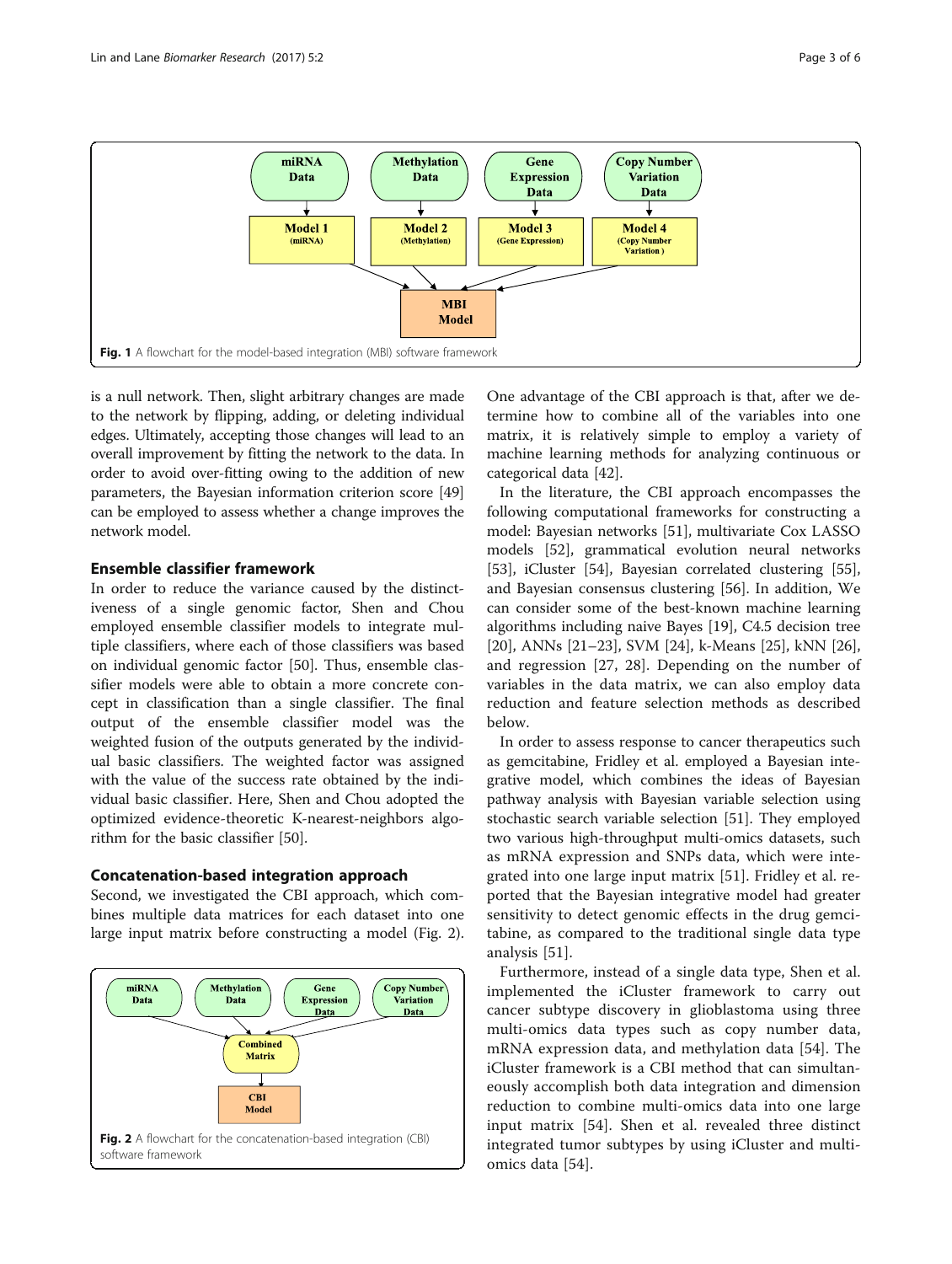# Transformation-based integration approach

Third, we assessed the TBI approach, which transforms each dataset into an intermediate form, such as a graph or a kernel matrix, and then merges multiple graphs or kernels into one before constructing a model (Fig. 3). One advantage of the TBI approach is that this approach can be employed to integrate a variety of continuous or categorical data values if the data contain unique variables such as patient identifiers for linking multi-omics data types [[42\]](#page-5-0).

In the literature, the TBI approach encompasses the following statistical frameworks for constructing a model: a kernel-based integration method [\[57\]](#page-5-0) and a graph-based semi-supervised learning method [\[58](#page-5-0)]. The TBI approach investigates whether there is a relevant intermediate representation, such as a kernel or graph, for each multi-omics data type.

In order to find metabolic consequences underlying body weight change, Wahl et al. implemented a weighted correlation network approach [\[59\]](#page-5-0), which was inferred using the Gaussian graphical model [\[60\]](#page-5-0). Instead of a single data type, they leveraged two different highthroughput multi-omics datasets, such as serum metabolomics and whole blood gene expression [[59](#page-5-0)]. Wahl et al. first clustered multi-omics data into intermediate forms, namely modules of closely connected molecules, and then constructed a partial correlation network from the modules. Their analysis revealed that four metabolite and two gene expression modules were significantly associated with body weight change, indicating an association of long-term weight change with serum metabolite concentrations [\[59\]](#page-5-0).

# Data reduction and feature selection approach

Accounting for models is not a trivial task because even a relatively small set of factors results in the large number of possible models [\[61](#page-5-0)]. For example, if we study 10 factors, then these 10 factors yield  $2^{10}$  possible models. The purpose of data reduction and feature selection approaches is to find a subset of factors that maximizes the performance of the prediction model, depending on how these methods incorporate the feature selection search with the classification algorithms. There are two data reduction and feature selection approaches including extrinsic approaches (which use information external to the data set itself) and intrinsic approaches (which use the data set and some analytical technique for filtering). The extrinsic approaches, such as Biofilter [[62\]](#page-5-0), employ prior knowledge that is accessible in the public domain. Additionally, the intrinsic approaches encompass factor analysis [[63\]](#page-5-0), ReliefF [\[64\]](#page-5-0), chi-square statistics, principal component analysis [\[65\]](#page-5-0), and genetic algorithms [\[66](#page-5-0)].

Furthermore, a hybrid approach, which combines the information-gain method and the chi-squared method, is designed to reduce bias introduced by each of the methods [[67\]](#page-5-0). Each feature is measured and ranked according to its merit in both methods. The measurement of the merit for the two methods is defined as follows. The information-gain method measures the decrease in the entropy of a given feature provided by another feature, and the chi-squared method is based on Pearson chi-squared statistic to measure divergence from the expected distribution. Next, all features are sorted by their average rank across these two methods. After the features are ranked, the classifiers are utilized to add one feature at a time based on its individual ranking and then select the desired number of the top ranked features that provides the best predictive performance, respectively.

Moreover, in a wrapper-based feature selection approach, the feature selection algorithm acts as a wrapper around the classification algorithm. The wrapper-based feature selection approach conducts best-first search for a good subset using the classification algorithm itself as

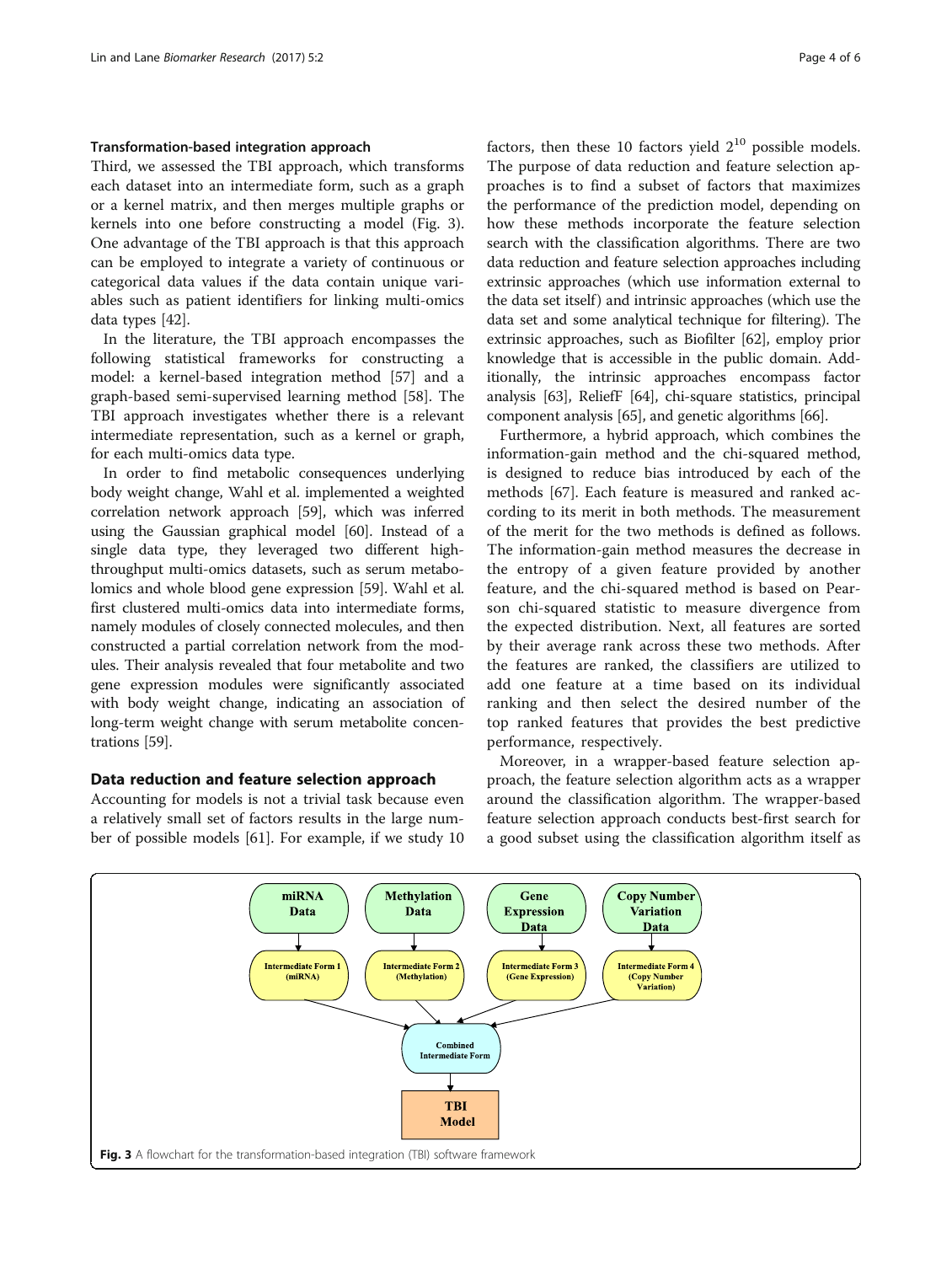<span id="page-4-0"></span>part of the function for evaluating feature subsets [\[68, 69](#page-5-0)]. Best first search starts with empty set of features and searches forward to select possible subsets of features by greedy hill-climbing augmented with a backtracking technique [18].

# Future perspective

The MLSG modeling is essential to root out the false positive candidate genes discovered at the current association analyses by using meta-analysis, epistasis analysis, and pathway models [13]. Using multi-omics data not only could take care of missing information from any single data source, but also could help bridge the gap between phenotypes and more comprehensive biological regulation models [\[70](#page-5-0)]. In future research, models in MLSG will be established to predict the probability of drug efficacy to guide clinicians in choosing medications. In order to establish models for predicting drug efficacy, techniques in MLSG may provide a plausible way to predict drug efficacy in therapy. Finally, data analysis and integration in MLSG may play a key role in weighing gene–gene and gene–environment interactions.

# Conclusions

In this study, we reviewed several recent findings and relevant studies in terms of the MLSG software frameworks. The work also underscores the importance of techniques in MLSG to track down a greater diversity of populations in the clinical settings of diseases and their treatments. In fact, facilitating the MLSG tools based on multi-omics data plays a pivotal role, economically and clinically, in predicting the possible outcomes of diseases and treatments. Future research using the MLSG approaches is needed in order to weigh the interplay among clinical factors and multi-omics data.

#### **Abbreviations**

ANNs: Artificial neural networks; CBI: Concatenation-based integration; kNN: k-nearest neighbors; MBI: Model-based integration; MLSG: Machine learning and systems genomics; SNPs: Single nucleotide polymorphisms; SVM: Support vector machine; TBI: Transformation-based integration

#### Acknowledgements

Not applicable.

#### Funding

This work was supported by the Ministry of Economic Affairs in Taiwan (SBIR Grant S099000280249-154), Taiwan Ministry of Health and Welfare Clinical Trial and Research Center of Excellence (MOHW105-TDU-B-212-133019), and China Medical University Hospital, Taiwan (DMR-101-091 and DMR-102-069). The funding supports had no role in study design, data collection and analysis, decision to publish, or preparation of the manuscript.

#### Availability of data and materials

Not applicable.

#### Authors' contributions

The present manuscript was drafted by EL and revised by EL and HYL. Both authors read and approved the final manuscript.

#### Competing interests

Both authors declare that they have no competing interests.

#### Consent for publication

Not applicable.

#### Ethics approval and consent to participate Not applicable.

#### Author details

<sup>1</sup>Graduate Institute of Biomedical Sciences, China Medical University, Taichung, Taiwan. <sup>2</sup>Vita Genomics, Inc, Taipei, Taiwan. <sup>3</sup>TickleFish Systems Corporation, Seattle, WA, USA. <sup>4</sup> Department of Psychiatry, China Medical University Hospital, Taichung, Taiwan.

#### Received: 4 November 2016 Accepted: 3 January 2017 Published online: 20 January 2017

#### References

- 1. Katsanis SH, Javitt J, Hudson K. A case study of personalized medicine. Science. 2008;v320(4):53–4.
- 2. Snyderman R. Personalized health care: from theory to practice. Biotechnol J. 2012;v7:973–9.
- 3. Lin E. Novel drug therapies and diagnostics for personalized medicine and nanomedicine in genome science, nanoscience, and molecular engineering. Pharma Regul Aff. 2012;1:e116.
- 4. Lin E, Lin CG, Wang JY, Wu LS. Gene-gene interactions among genetic variants from seven candidate genes with pediatric asthma in a Taiwanese population. Curr Topics Genet. 2009;3:83–8.
- 5. Lin E, Hong CJ, Hwang JP, Liou YJ, Yang CH, Cheng D, et al. Gene-gene interactions of the brain-derived neurotrophic-factor and neurotrophic tyrosine kinase receptor 2 genes in geriatric depression. Rejuvenation Res. 2009;12(6):387–93.
- 6. Lin E, Tsai SJ. Gene-gene interactions in a context of individual variability in antipsychotic drug pharmacogenomics. Curr Pharmacogenomics Person Med. 2011;9:323–31.
- 7. Lin E, Pei D, Huang YJ, Hsieh CH, Wu LS. Gene-gene interactions among genetic variants from obesity candidate genes for nonobese and obese populations in type 2 diabetes. Genet Test Mol Biomarkers. 2009;13(4):485–93.
- 8. Wu LS, Hsieh CH, Pei D, Hung YJ, Kuo SW, Lin E. Association and interaction analyses of genetic variants in ADIPOQ, ENPP1, GHSR, PPARgamma and TCF7L2 genes for diabetic nephropathy in a Taiwanese population with type 2 diabetes. Nephrol Dial Transplant. 2009;24(11):3360–6.
- 9. Wang CH, Ke WS, Lin E. Evaluation of the ENPP1 and PLIN single nucleotide polymorphisms with type 2 diabetes in a Taiwanese population: evidence for replication and gene-gene interaction. J Investig Med. 2012;60(8):1169–73.
- 10. Lin E, Tsai SJ. Novel diagnostics R&D for public health and personalized medicine in Taiwan: current state, challenges and opportunities. Curr Pharmacogenomics Person Med. 2012;10:239–46.
- 11. Lin E, Hwang Y, Tzeng CM. A case study of the utility of the HapMap database for pharmacogenomic haplotype analysis in the Taiwanese population. Mol Diagn Ther. 2006;10:367–70.
- 12. Lin E, Chen PS. Pharmacogenomics with antidepressants in the STAR\*D study. Pharmacogenomics. 2008;9:935–46.
- 13. Lin E, Lane HY. Genome-wide association studies in pharmacogenomics of antidepressants. Pharmacogenomics. 2015;16(5):555–66.
- 14. Lin E, Tsai SJ. Genome-wide microarray analysis of gene expression profiling in major depression and antidepressant therapy. Prog Neuropsychopharmacol Biol Psychiatry. 2016;64:334–40.
- 15. Kononenko I. Machine learning for medical diagnosis: history, state of the art and perspective. Artif Intell Med. 2001;23(1):89–109.
- 16. Lane HY, Tsai GE, Lin E. Assessing gene-gene interactions in pharmacogenomics. Mol Diagn Ther. 2012;16(1):15–27.
- 17. Landset S, Khoshgoftaar TM, Richter AN, Hasanin T. A survey of open source tools for machine learning with big data in the hadoop ecosystem. J Big Data. 2015;2:24.
- 18. Lin E, Tsai SJ. Machine learning and predictive algorithms for personalized medicine: from physiology to treatment. In: Turnbull A, editor. Personalized medicine. New York: Nova Science Publishers (in press).
- 19. Domingos P, Pazzani M. On the optimality of the simple Bayesian classifier under zero–one loss. Mach Learn. 1997;29:103–37.